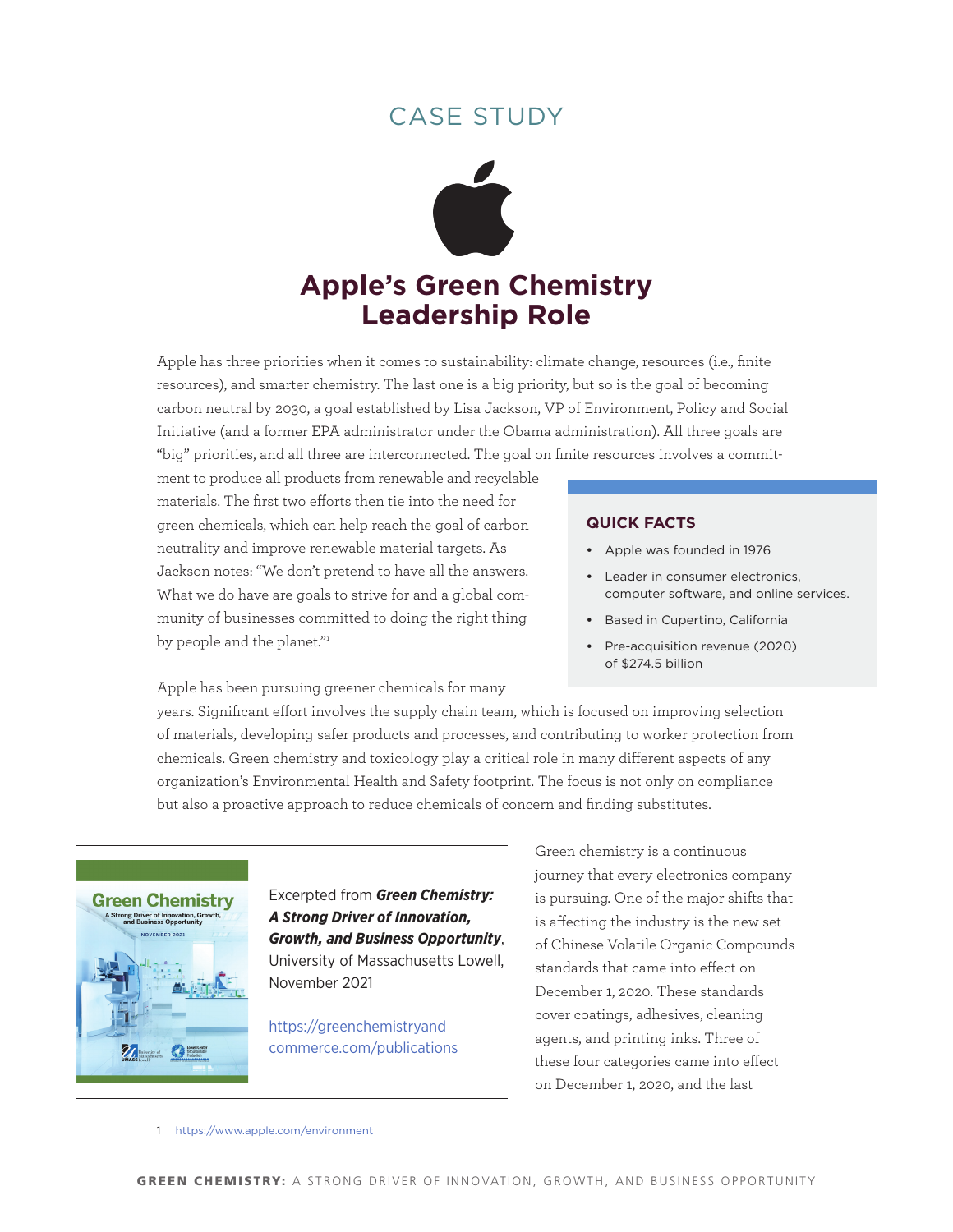## case studY

category (printing inks) came into effect on April 1, 2021. These standards cover almost every type of material used in manufacturing and are impacting many companies and their suppliers in China, including apparel companies, electronics, automotive, and consumer products. The volume of material impacted is also massive, as there are multiple applications of adhesives and coatings. For instance, the adhesives and coatings impact the construction and automotive industry, whilst printing inks impact every industry. To meet these new requirements, the entire manufacturing industry in China has been forced to develop new VOC formulations that contain low levels of hazardous substances. The new Chinese VOC standards are part of the Chinese Blue-Sky campaign, spurred by the environmental conditions in Shenzhen, Shanghai, and major manufacturing hubs throughout the country. The campaign is tied to China's 5-year plan and is focused on improving air quality.

Established in 2013, Apple's chemical management program is designed to help build supplier capacity to manage chemicals safely and to transparently share information with their employees about the chemicals in the workplace, both of which are requirements evaluated in every supplier assessment. The company takes extra care when a new chemical is proposed for use. In 2019, Apple assessed more than 110 new chemicals, which included reviewing product formulation and test reports, understanding the specific circumstances for use, and conducting exposure assessments to proactively eliminate risks to people and the environment as a result of using the proposed chemical.<sup>2</sup>

In 2019, Apple began scaling the adoption of safer cleaners and degreasers beyond Apple's supply chain. They started with tackling the lack of a comprehensive industry-wide standard for defining safer cleaners and degreasers. They worked with Clean Production Action, an independent, non-profit third-party expert on smart chemistry, to create criteria that can be used across the electronics industry to assess safer cleaners. Clean Production Action created a tool called Green-Screen<sup>TM</sup>, which is a chemical hazards assessment framework that looks at 18 different endpoints and creates a benchmark score to allow even someone with no chemistry background to choose smarter chemistry. This enables chemical manufacturers and suppliers to have the cleaners and degreasers they use assessed around the world using a common framework. If a chemical is of concern, the supplier is informed that this is a chemical of high concern and is given the opportunity to reformulate the product. If the supplier does not have the inhouse R&D to find the alternative, Apple will work with them to find a cleaner that has been shown to be effective and less hazardous. The safer cleaners' criteria were also reviewed by Apple's Green Chemistry Advisory Board, a group of the world's leading toxicologists, researchers, and academics focused on integrating green chemistry into Apple's products and supply chain. In 2020, these criteria were shared openly with others to encourage the adoption of safer alternatives and industry standards that can be adopted globally across sectors.3 For its efforts, Apple recently won the Safer Choice Partner

<sup>2</sup> [https://www.apple.com/supplier-responsibility/pdf/Apple\\_SR\\_2020\\_Progress\\_Report.pdf](https://www.apple.com/supplier-responsibility/pdf/Apple_SR_2020_Progress_Report.pdf)

<sup>3</sup> [https://www.apple.com/supplier-responsibility/pdf/Apple\\_SR\\_2020\\_Progress\\_Report.pdf](https://www.apple.com/supplier-responsibility/pdf/Apple_SR_2020_Progress_Report.pdf)